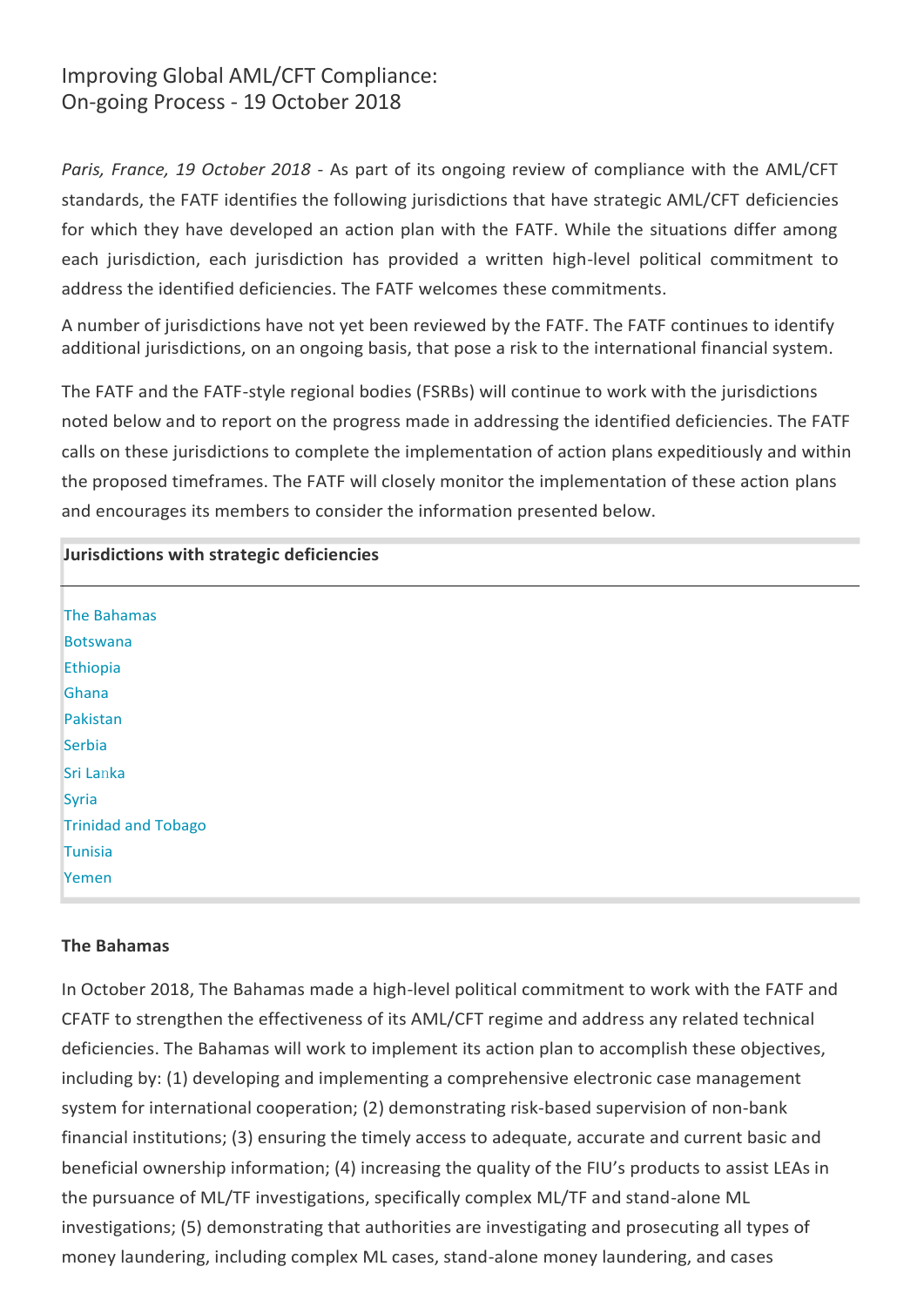involving proceeds of foreign offences; (6) demonstrating that confiscation proceedings are initiated and concluded for all types of ML cases; and (7) addressing gaps in the TF and PF TFS frameworks and demonstrating implementation.

### **Botswana**

In October 2018, Botswana made a high-level political commitment to work with the FATF and ESAAMLG to strengthen the effectiveness of its AML/CFT regime and address any related technical deficiencies. Botswana will work to implement its action plan to accomplish these objectives, including by: (1) assessing the risks associated with legal persons, legal arrangements, and NPOs, and developing and implementing a risk-based comprehensive national AML/CFT strategy; (2) developing and implementing risk-based AML/CFT supervisory manuals; (3) improving its analysis and dissemination of financial intelligence by the FIU, and enhancing the use of financial intelligence among the relevant law enforcement agencies; (4) developing and implementing CFT strategy, and ensuring the TF investigation capacity of the law enforcement agencies; (5) ensuring the implementation without delay of targeted financial sanctions measures related to terrorist financing and proliferation financing, and (6) applying a risk-based approach to monitoring non-profit organisations.

# **Ethiopia**

Since February 2017, when Ethiopia made a high-level political commitment to work with the FATF and ESAAMLG to strengthen its effectiveness and address any related technical deficiencies, Ethiopia has taken steps towards improving its AML/CFT regime, including by commencing riskbased supervision for DNFBPs and non-profit organisations (NPOs) and developing guidance for the identification, freezing and confiscation of assets. Ethiopia should continue to work on implementing its action plan to address its strategic deficiencies, including by establishing and implementing proliferation financing-related targeted financial sanctions.

# **Ghana**

In October 2018, Ghana made a high-level political commitment to work with the FATF and GIABA to strengthen the effectiveness of its AML/CFT regime and address any related technical deficiencies. Ghana will work to implement its action plan to accomplish these objectives, including by: (1) developing and implementing a comprehensive national AML/CFT Policy based on the risks identified in the NRA, including measures to mitigate ML/TF risks associated with the legal persons; (2) improving risk-based supervision, by enhancing the capacity of the regulators and the awareness of the private sector; (3) ensuring the timely access to adequate, accurate and current basic and beneficial ownership information; (4) ensuring the focused actions of the FIU in accordance with the risks identified by the NRA, and adequate resource allocation to the FIU; (5) ensuring adequate and effective investigation and prosecution of TF; and (6) applying a risk-based approach for monitoring non-profit organisations.

# **Pakistan**

In June 2018, Pakistan made a high-level political commitment to work with the FATF and APG to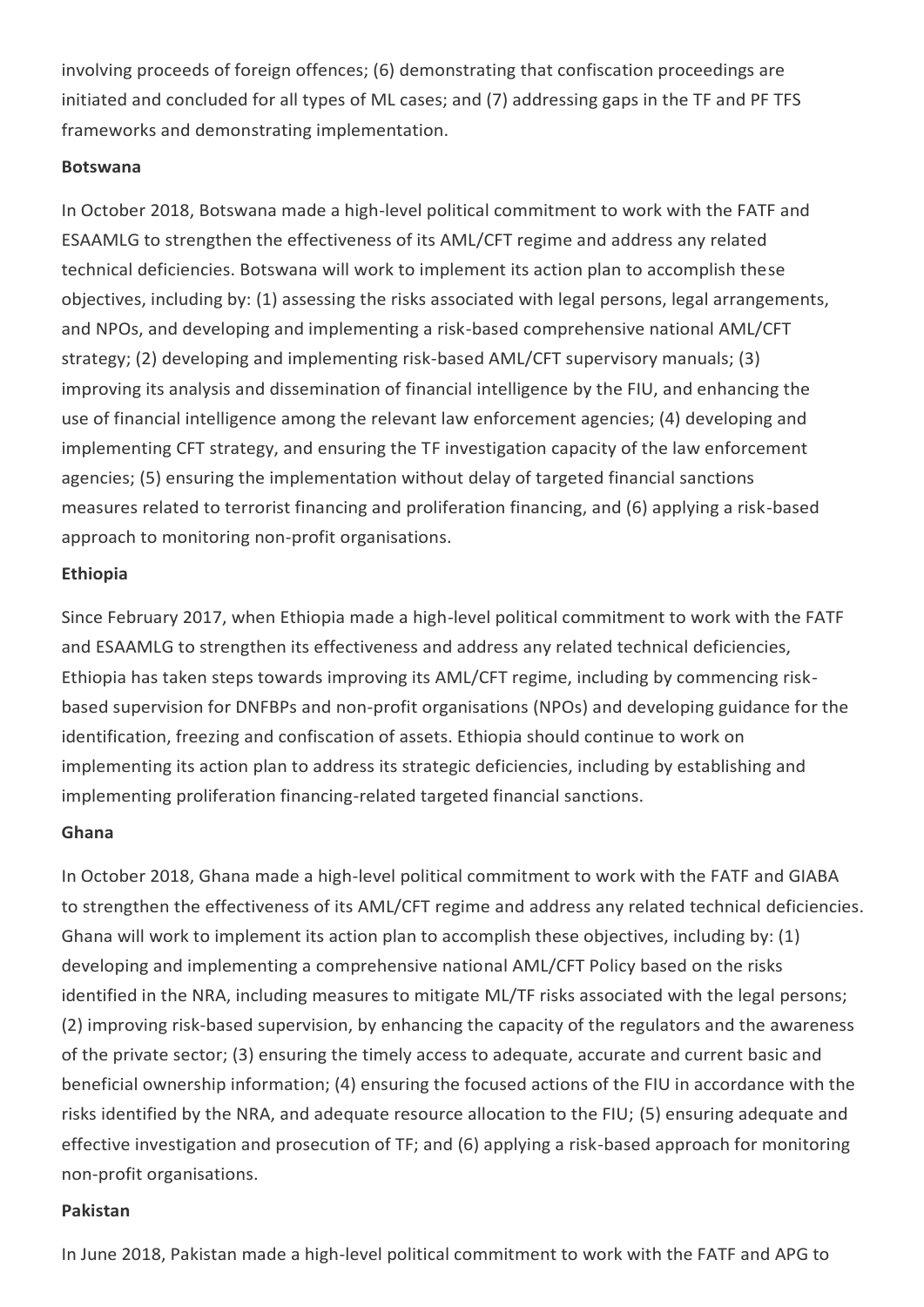strengthen its AML/CFT regime and to address its strategic counter-terrorist financing-related deficiencies. Pakistan will work to implement its action plan to accomplish these objectives, including by: (1) demonstrating that TF risks are properly identified, assessed, and that supervision is applied on a risk-sensitive basis; (2) demonstrating that remedial actions and sanctions are applied in cases of AML/CFT violations, and that these actions have an effect on AML/CFT compliance by financial institutions; (3) demonstrating that competent authorities are cooperating and taking action to identify and take enforcement action against illegal money or value transfer services (MVTS); (4) demonstrating that authorities are identifying cash couriers and enforcing controls on illicit movement of currency and understanding the risk of cash couriers being used for TF; (5) improving inter- agency coordination including between provincial and federal authorities on combating TF risks; (6) demonstrating that law enforcement agencies (LEAs) are identifying and investigating the widest range of TF activity and that TF investigations and prosecutions target designated persons and entities, and persons and entities acting on behalf or at the direction of the designated persons or entities;

(7) demonstrating that TF prosecutions result in effective, proportionate and dissuasive sanctions and enhancing the capacity and support for prosecutors and the judiciary; and (8) demonstrating effective implementation of targeted financial sanctions (supported by a comprehensive legal obligation) against all 1267 and 1373 designated terrorists and those acting for or on their behalf, including preventing the raising and moving of funds, identifying and freezing assets (movable and immovable), and prohibiting access to funds and financial services; (9) demonstrating enforcement against TFS violations including administrative and criminal penalties and provincial and federal authorities cooperating on enforcement cases; (10) demonstrating that facilities and services owned or controlled by designated person are deprived of their resources and the usage of the resources.

#### **Serbia**

Since February 2018, when Serbia made a high-level political commitment to work with the FATF and MONEYVAL to strengthen the effectiveness of its AML/CFT regime and address any related technical deficiencies, Serbia has taken steps towards improving its AML/CFT regime, including by: updating and communicating the results of its NRA; and demonstrating the investigation and prosecution of third-party and stand-alone ML. Serbia should continue to work on implementing its action plan to address its strategic deficiencies, including by: (1) demonstrating that obligated entities have adequate risk mitigation-related requirements; (2) subjecting lawyers to AML/CFT supervision in practice, integrating the results of institutional risk assessments into supervisory matrices, and demonstrating the timely and effective imposition of sanctions; (3) demonstrating that competent authorities have timely access to beneficial ownership information regarding legal persons, and that such information is adequate, accurate, and current; (4) demonstrating the implementation without delay of targeted financial sanctions measures related to terrorist financing and taking proportionate measures for non-profit organisations in line with a risk-based approach; and (5) demonstrating the implementation without delay of targeted financial sanctions related to proliferation financing.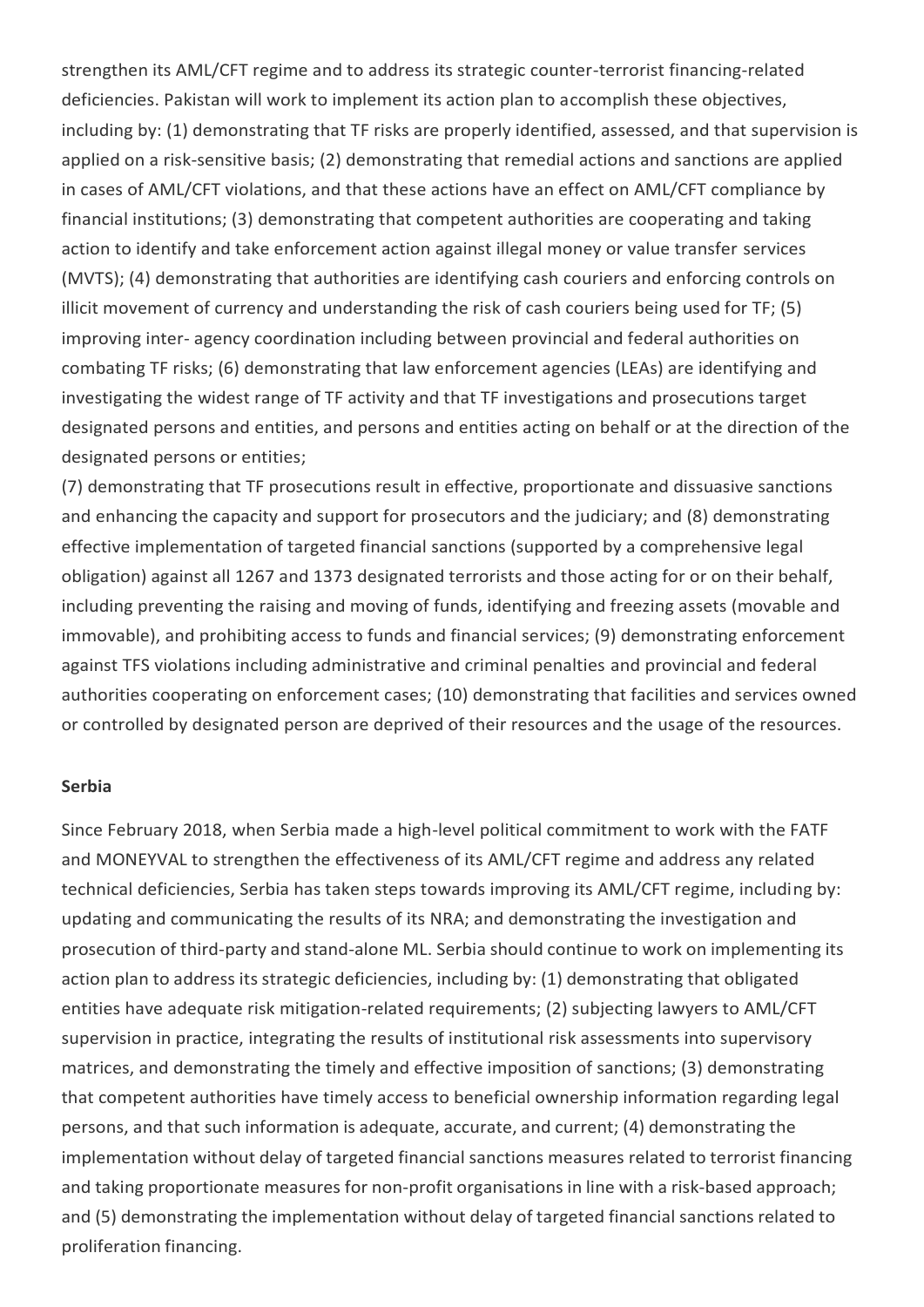### **Sri Lanka**

Since November 2017, when Sri Lanka made a high-level political commitment to work with the FATF and APG to strengthen the effectiveness of its AML/CFT regime and address any related technical deficiencies, Sri Lanka has taken steps towards improving its AML/CFT regime, including by providing case studies and statistics to demonstrate that competent authorities can obtain beneficial ownership information in relation to legal persons in a timely manner; issuing amendments to the directive in relation to CDD obligations; and establishing a targeted financial sanctions regime to implement relevant UNSCRs related to Iran and issuing a related directive. Sri Lanka should continue to work on implementing its action plan to address its strategic deficiencies, including by enhancing risk-based supervision high-risk DNFBPs, including through prompt and dissuasive enforcement actions and sanctions, as appropriate; and demonstrating effective implementation of its targeted financial sanctions obligations related to proliferation financing.

### **Syria**

Since February 2010, when Syria made a high-level political commitment to work with the FATF and MENAFATF to address its strategic AML/CFT deficiencies, Syria has made progress to improve its AML/CFT regime. In June 2014, the FATF determined that Syria had substantially addressed its action plan at a technical level, including by criminalising terrorist financing and establishing procedures for freezing terrorist assets. While the FATF determined that Syria has completed its agreed action plan, due to the security situation, the FATF has been unable to conduct an on-site visit to confirm whether the process of implementing the required reforms and actions has begun and is being sustained. The FATF will continue to monitor the situation, and will conduct an on-site visit at the earliest possible date.

### **Trinidad and Tobago**

Since November 2017, when Trinidad and Tobago made a high-level political commitment to work with the FATF and CFATF to strengthen the effectiveness of its AML/CFT regime and address any related technical deficiencies, Trinidad and Tobago has taken steps towards improving its AML/CFT regime, including by enacting amendments to its Anti-Terrorism Act and legislation on criminal justice reforms which will speed up consideration of ML cases in courts. Trinidad and Tobago should continue to work on implementing its action plan to address its strategic deficiencies, including by: (1) adopting and implementing the relevant measures to further enhance international cooperation; (2) addressing issues related to transparency and beneficial ownership; (3) completing the legislative efforts to enhance the processing of ML charges before the courts; (4) taking measures to enhance tracing and confiscation of criminal proceeds; (5) ensuring TFS are implemented without delay and implementing measures to monitor NPOs on the basis of risk; and (6) developing, adopting, and implementing the necessary framework to counter proliferation financing.

### **Tunisia**

Since November 2017, when Tunisia made a high-level political commitment to work with the FATF and MENAFATF to strengthen the effectiveness of its AML/CFT regime and address any related